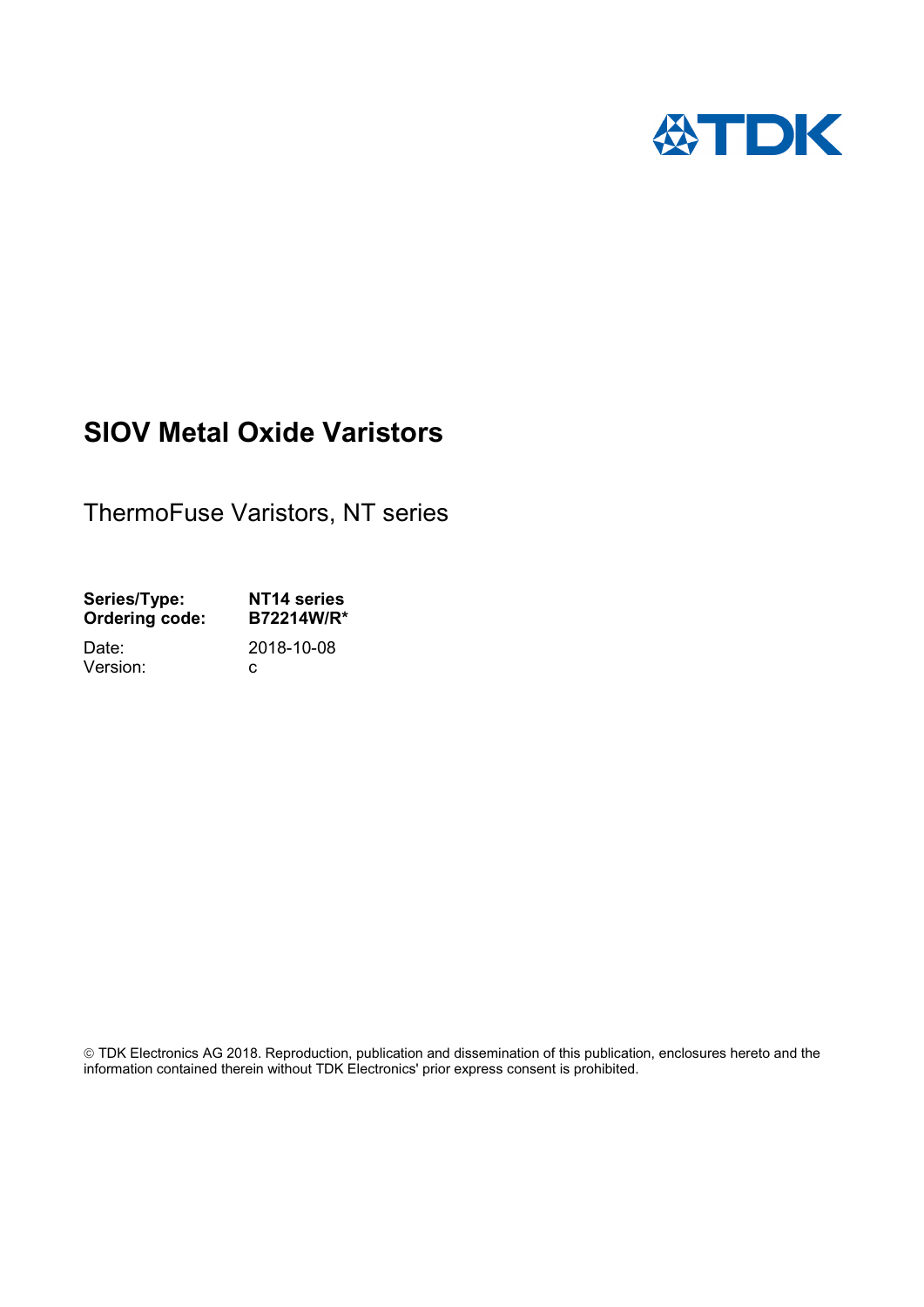

**ThermoFuse Varistors, NT series NT14 series NT14 series** 

## **Construction**

- Round varistor element, leaded
- Coating: epoxy resin, flame-retardant to UL 94 V-0
- Terminals: tinned copper wire, metal compound wire

### **Features**

- Wide operating voltage range 130 ... 680  $V_{RMS}$
- Self-protected under abnormal overvoltage conditions
- High-energy AdvanceD series E2
- $\blacksquare$  UL approval to UL1449,4<sup>th</sup> edition, type 4CA (file number E321126)
- IEC 61051-2-2 certification
- VDE certification (certificate number 40031102)

### **Applications**

- Home appliances
- **Power supplies**
- **I** Inverters
- **Photovoltaic inverters**
- Drives
- Lighting applications
- Communication and data systems
- Smart meters

#### **General technical data**

| <b>Climatic category</b>     | to IEC 60068-1 | 40/85/56        |                 |
|------------------------------|----------------|-----------------|-----------------|
| <b>Operating temperature</b> |                | $-40+85$        | $\rm ^{\circ}C$ |
| <b>Storage temperature</b>   |                | $-40+85$        | $\rm ^{\circ}C$ |
| <b>Electric strength</b>     |                | $\geqslant$ 2.5 | <b>KVRMS</b>    |
| <b>Insulation resistance</b> |                | $≥100$          | MΩ              |
| <b>Response time</b>         |                | < 25            | ns              |

#### **Nomenclature**

- NT = Series designation
- 14 = Rated disk diameter (mm)
- K = Tolerance of  $V_V$  at 1 mA:  $\pm 10\%$
- \*\*\* = Max. AC voltage
- E2 = Energy absorption characteristics, AdvanceD series
- S5 = Crimp design S5
- $K4 = 2$  leads version

#### PPD VAR PD 2018-10-08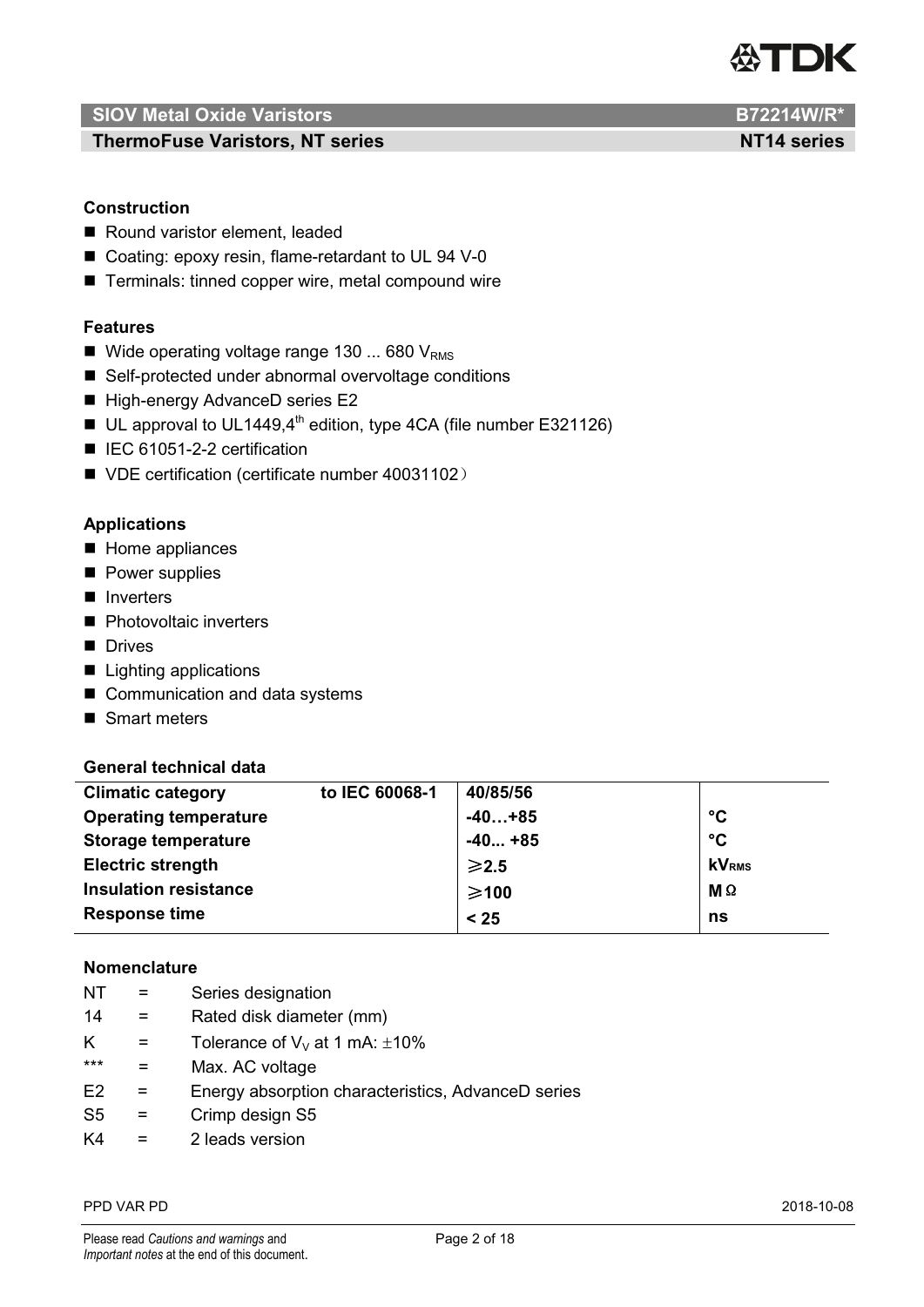# **ASTDK**

# **SIOV Metal Oxide Varistors B72214W/R\***

# **ThermoFuse Varistors, NT series NT14 series NT14 series**

# **Dimensional drawings in mm**

Straight version **Kinked version** 







Lead configuration

 $\overline{0}$ wth NT14 hK130 Fuse lead  $\mathord{\hspace{1pt}\text{--}\hspace{1pt}}$  $\mathbf d$  $\frac{1}{1}$  e  $\frac{3}{1}$  $\overline{\phantom{0}}$ 



 $\overline{6}$ 





# **Typical applications**



#### PPD VAR PD 2018-10-08

Please read *Cautions and warnings* and **Page 3 of 18** Page 3 of 18 *Important notes* at the end of this document.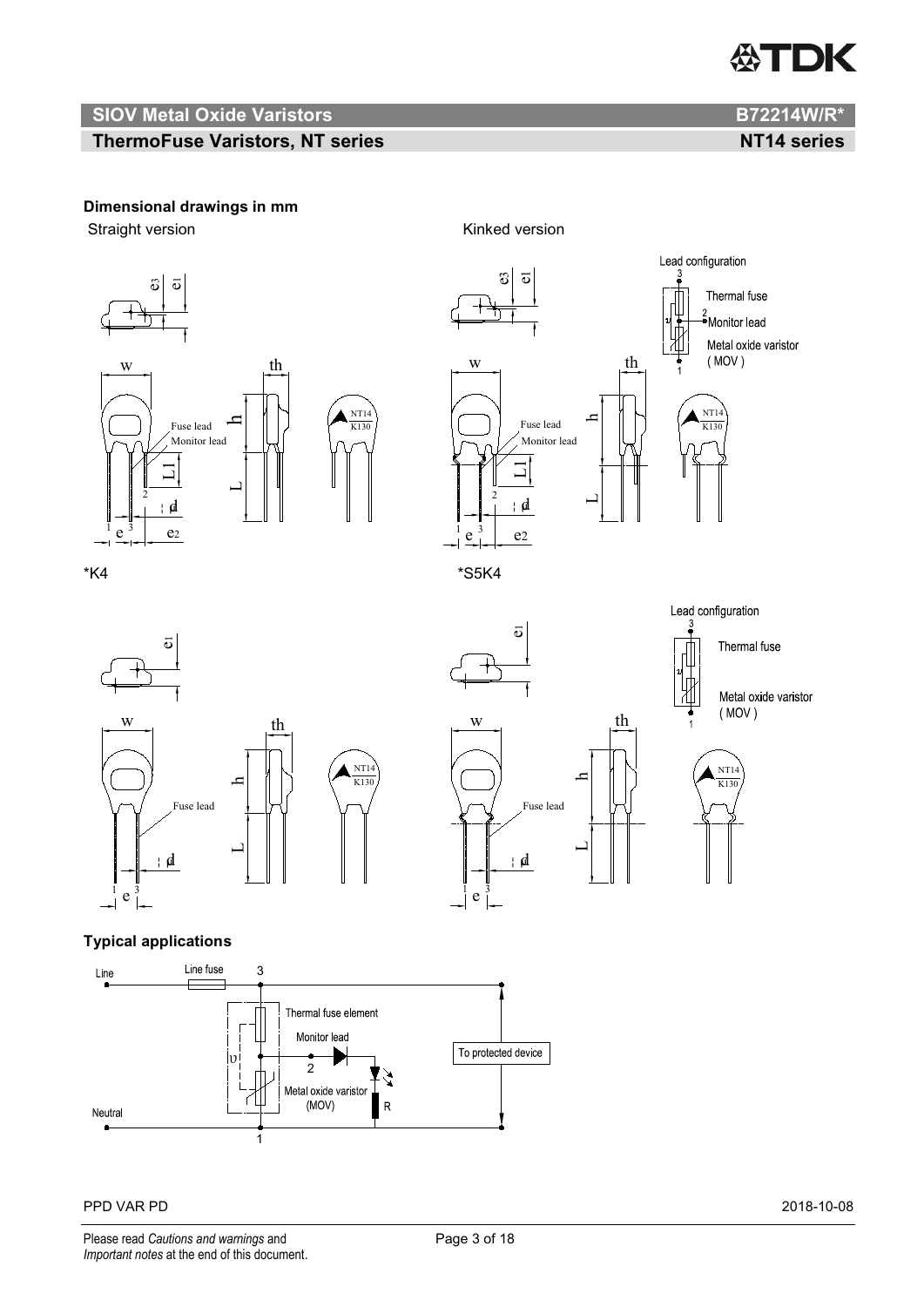# **SIOV Metal Oxide Varistors B72214W/R\***

**ThermoFuse Varistors, NT series NT14 series NT14 series** 

#### **Ordering codes**

| Ordering code <sup>17</sup> | <b>Type</b>  | $W_{max}$       | $h_{\text{max}}$ | $th_{\text{max}}$ | е   | e1               | e <sub>2</sub> | e3           | $L_{\text{min}}$ | $L1_{min}$     | Ød               |
|-----------------------------|--------------|-----------------|------------------|-------------------|-----|------------------|----------------|--------------|------------------|----------------|------------------|
|                             | (untaped)    |                 |                  |                   | ±1  | ±1               | ±1             | ±1           |                  |                | ±0.05            |
|                             | -SIOV        | mm              | mm               | mm                | mm  | mm               | mm             | mm           | mm               | mm             | mm               |
| B72214W2131K101*            | NT14K130E2   | 17              | 22               |                   | 7.5 | 2.6              | 5              | 1            | 25               | 6              | 0.8              |
| B72214R2131K101*            | NT14K130E2K4 | 17              | 22               |                   | 7.5 | 2.6              | $\prime$       | $\prime$     | 25               | $\prime$       | 0.8              |
| B72214W2141K101*            | NT14K140E2   | 17              | 22               |                   | 7.5 | 2.7              | 5              | 1            | 25               | $\,6$          | 0.8              |
| B72214R2141K101*            | NT14K140E2K4 | 17              | 22               | 9.0               | 7.5 | 2.7              | $\prime$       | $\prime$     | 25               | $\prime$       | 0.8              |
| B72214W2151K101*            | NT14K150E2   | 17              | 22               |                   | 7.5 | 2.8              | 5              | 1            | 25               | $\,6$          | 0.8              |
| B72214R2151K101*            | NT14K150E2K4 | 17              | 22               |                   | 7.5 | 2.8              | $\prime$       | $\prime$     | 25               | $\prime$       | 0.8              |
| B72214W2171K101*            | NT14K175E2   | 17              | 22               |                   | 7.5 | $\overline{2.8}$ | 5              | 1            | 25               | 6              | 0.8              |
| B72214R2171K101*            | NT14K175E2K4 | 17              | 22               |                   | 7.5 | 2.8              | $\prime$       | $\prime$     | 25               | $\prime$       | 0.8              |
| B72214W2211K101*            | NT14K210E2   | 17              | 22               |                   | 7.5 | 2.9              | 5              | 1            | 25               | 6              | 0.8              |
| B72214R2211K101*            | NT14K210E2K4 | 17              | 22               |                   | 7.5 | 2.9              | $\prime$       | $\prime$     | 25               | $\prime$       | 0.8              |
| B72214W2251K101*            | NT14K250E2   | 17              | 22               |                   | 7.5 | 3.1              | 5              | 1            | 25               | 6              | 0.8              |
| B72214R2251K101*            | NT14K250E2K4 | 17              | 22               | 9.5               | 7.5 | 3.1              | $\prime$       | $\prime$     | 25               | $\prime$       | 0.8              |
| B72214W2271K101*            | NT14K275E2   | 17              | 22               |                   | 7.5 | $\overline{3.2}$ | $\overline{5}$ | 1            | 25               | $\,6$          | $\overline{0.8}$ |
| B72214R2271K101*            | NT14K275E2K4 | 17              | 22               |                   | 7.5 | 3.2              | $\prime$       | $\prime$     | 25               | $\prime$       | 0.8              |
| B72214W2301K101*            | NT14K300E2   | 17              | 22               |                   | 7.5 | 3.3              | 5              | 1            | 25               | 6              | 0.8              |
| B72214R2301K101*            | NT14K300E2K4 | 17              | 22               |                   | 7.5 | 3.3              | $\prime$       | $\prime$     | 25               | $\prime$       | 0.8              |
| B72214W2321K101*            | NT14K320E2   | 17              | 22               |                   | 7.5 | 3.5              | 5              | 1            | 25               | $\,6$          | 0.8              |
| B72214R2321K101*            | NT14K320E2K4 | 17              | 22               |                   | 7.5 | 3.5              | $\prime$       | $\prime$     | 25               | $\overline{I}$ | 0.8              |
| B72214W2351K101*            | NT14K350E2   | 17              | 22               |                   | 7.5 | 3.7              | 5              | 1            | 25               | 6              | 0.8              |
| B72214R2351K101*            | NT14K350E2K4 | $\overline{17}$ | 22               |                   | 7.5 | 3.7              | $\prime$       | $\prime$     | 25               | $\prime$       | $\overline{0.8}$ |
| B72214W2381K101*            | NT14K385E2   | 17              | 22               | 11.0              | 7.5 | 4.0              | 5              | 1            | 25               | 6              | 0.8              |
| B72214R2381K101*            | NT14K385E2K4 | 17              | 22               |                   | 7.5 | 4.0              | $\prime$       | $\prime$     | 25               | $\sqrt{ }$     | 0.8              |
| B72214W2421K101*            | NT14K420E2   | 17              | 22               |                   | 7.5 | 4.2              | 5              | 1            | 25               | 6              | 0.8              |
| B72214R2421K101*            | NT14K420E2K4 | 17              | 22               |                   | 7.5 | 4.2              | $\prime$       | $\prime$     | 25               | $\prime$       | 0.8              |
| B72214W2461K101*            | NT14K460E2   | 17              | 22               |                   | 7.5 | 4.4              | 5              | 1            | 25               | $\,6$          | 0.8              |
| B72214R2461K101*            | NT14K460E2K4 | 17              | 22               |                   | 7.5 | 4.4              | $\prime$       | $\prime$     | 25               | $\prime$       | 0.8              |
| B72214W2511K101*            | NT14K510E2   | 17              | 22               |                   | 7.5 | 4.5              | $\overline{5}$ | 1            | 25               | $\,6$          | $\overline{0.8}$ |
| B72214R2511K101*            | NT14K510E2K4 | 17              | 22               |                   | 7.5 | 4.5              | $\prime$       |              | 25               | $\prime$       | 0.8              |
| B72214W2551K101*            | NT14K550E2   | 17              | 22               | 12.0              | 7.5 | 4.7              | 5              | 1            | 25               | 6              | 0.8              |
| B72214R2551K101*            | NT14K550E2K4 | 17              | 22               |                   | 7.5 | 4.7              |                |              | 25               |                | 0.8              |
| B72214W2621K101*            | NT14K625E2   | 17              | 22               |                   | 7.5 | 5.0              | 5              | $\mathbf{1}$ | 25               | 6              | 0.8              |
| B72214R2621K101*            | NT14K625E2K4 | 17              | 22               |                   | 7.5 | 5.0              | $\prime$       | $\prime$     | 25               | $\prime$       | 0.8              |
| B72214W2681K101*            | NT14K680E2   | 17              | 22               | 13.0              | 7.5 | 5.5              | 5              | 1            | 25               | 6              | 0.8              |
| B72214R2681K101*            | NT14K680E2K4 | 17              | 22               |                   | 7.5 | 5.5              | $\sqrt{2}$     | $\prime$     | 25               | $\prime$       | 0.8              |

1) \*May be suffix -V87: CCS wire for leads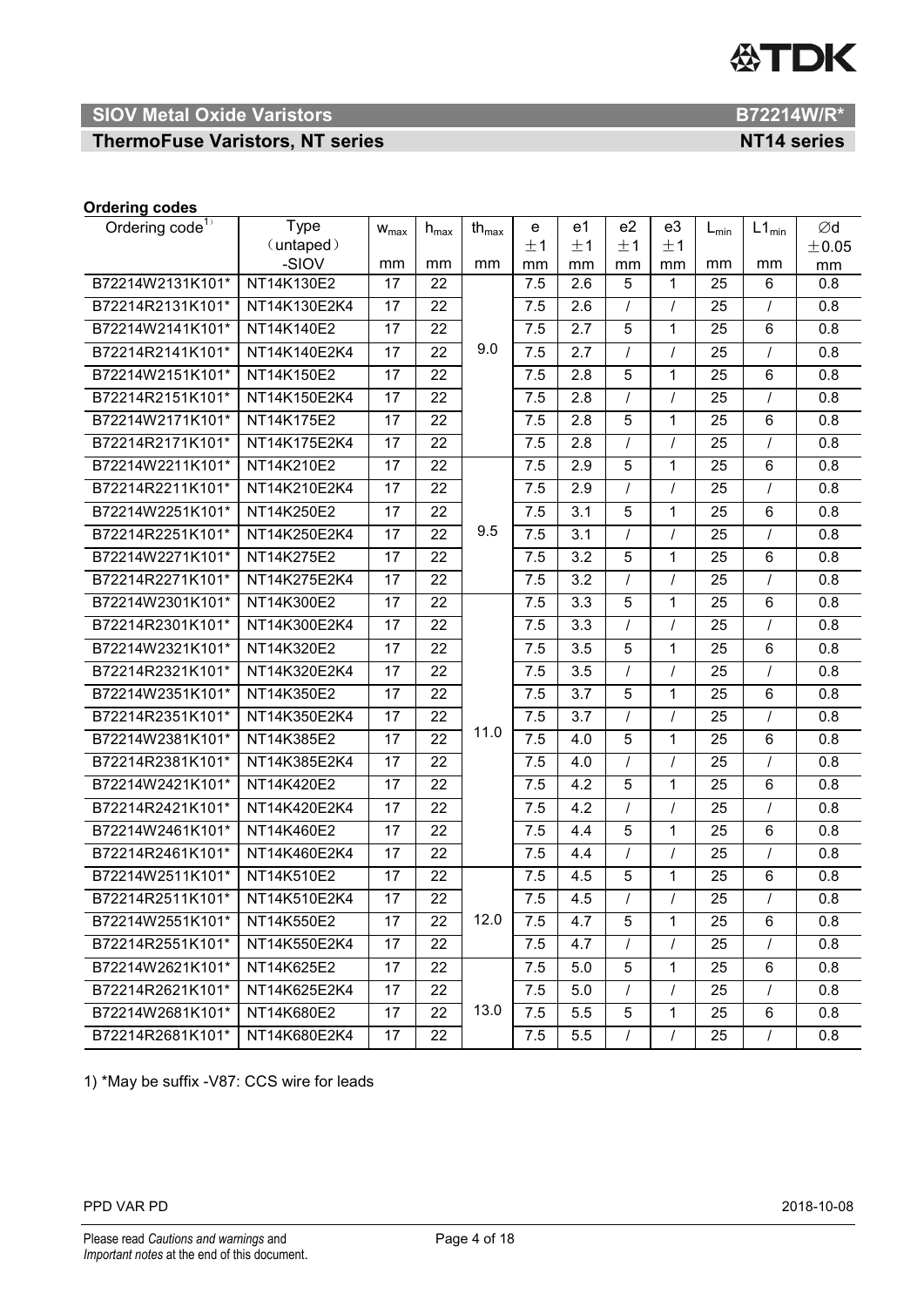

# **ThermoFuse Varistors, NT series NT14 series NT14 series**

| Ordering code <sup>1)</sup> | Type               | $W_{max}$       | $h_{\text{max}}$ | th $_{\text{max}}$ | е        | e1               | e <sub>2</sub> | e3       | $L_{min}$ | $L1_{min}$ | Ød               |
|-----------------------------|--------------------|-----------------|------------------|--------------------|----------|------------------|----------------|----------|-----------|------------|------------------|
|                             | (untaped)<br>-SIOV | mm              | mm               | mm                 | ±1<br>mm | ±1<br>mm         | ±1<br>mm       | ±1<br>mm | mm        | mm         | ±0.05            |
| B72214W2131K501*            | NT14K130E2S5       | 17              | 23               |                    | 7.5      | 2.6              | 5              | 1        | 25        | 6          | mm<br>0.8        |
| B72214R2131K501*            | NT14K130E2S5K4     | 17              | 23               |                    | 7.5      | 2.6              |                | $\prime$ | 25        | $\prime$   | 0.8              |
| B72214W2141K501*            | NT14K140E2S5       | 17              | 23               |                    | 7.5      | 2.7              | 5              | 1        | 25        | 6          | 0.8              |
| B72214R2141K501*            | NT14K140E2S5K4     | 17              | 23               | 9.0                | 7.5      | 2.7              |                |          | 25        |            | 0.8              |
| B72214W2151K501*            | NT14K150E2S5       | $\overline{17}$ | 23               |                    | 7.5      | 2.8              | 5              | 1        | 25        | 6          | 0.8              |
| B72214R2151K501*            | NT14K150E2S5K4     | 17              | 23               |                    | 7.5      | 2.8              |                | $\prime$ | 25        | $\prime$   | 0.8              |
| B72214W2171K501*            | NT14K175E2S5       | 17              | 23               |                    | 7.5      | 2.8              | 5              | 1        | 25        | 6          | 0.8              |
| B72214R2171K501*            | NT14K175E2S5K4     | 17              | 23               |                    | 7.5      | 2.8              |                | $\prime$ | 25        |            | 0.8              |
| B72214W2211K501*            | NT14K210E2S5       | 17              | 23               |                    | 7.5      | 2.9              | 5              | 1        | 25        | 6          | 0.8              |
| B72214R2211K501*            | NT14K210E2S5K4     | $\overline{17}$ | 23               |                    | 7.5      | 2.9              | $\prime$       | $\prime$ | 25        | $\prime$   | 0.8              |
| B72214W2251K501*            | NT14K250E2S5       | 17              | 23               |                    | 7.5      | 3.1              | 5              | 1        | 25        | 6          | 0.8              |
| B72214R2251K501*            | NT14K250E2S5K4     | 17              | 23               |                    | 7.5      | 3.1              |                | $\prime$ | 25        |            | 0.8              |
| B72214W2271K501*            | NT14K275E2S5       | $\overline{17}$ | $\overline{23}$  | 9.5                | 7.5      | 3.2              | 5              | 1        | 25        | 6          | 0.8              |
| B72214R2271K501*            | NT14K275E2S5K4     | 17              | 23               |                    | 7.5      | 3.2              | $\prime$       | $\prime$ | 25        | $\prime$   | 0.8              |
| B72214W2301K501*            | NT14K300E2S5       | $\overline{17}$ | 23               |                    | 7.5      | $\overline{3.3}$ | 5              | 1        | 25        | 6          | $\overline{0.8}$ |
| B72214R2301K501*            | NT14K300E2S5K4     | 17              | 23               |                    | 7.5      | 3.3              |                | $\prime$ | 25        |            | 0.8              |
| B72214W2321K501*            | NT14K320E2S5       | 17              | 23               |                    | 7.5      | 3.5              | 5              | 1        | 25        | 6          | 0.8              |
| B72214R2321K501*            | NT14K320E2S5K4     | 17              | 23               |                    | 7.5      | 3.5              | $\prime$       | $\prime$ | 25        | $\prime$   | 0.8              |
| B72214W2351K501*            | NT14K350E2S5       | 17              | $\overline{23}$  |                    | 7.5      | 3.7              | 5              | 1        | 25        | 6          | 0.8              |
| B72214R2351K501*            | NT14K350E2S5K4     | 17              | 23               |                    | 7.5      | 3.7              | $\prime$       | $\prime$ | 25        | $\prime$   | 0.8              |
| B72214W2381K501*            | NT14K385E2S5       | 17              | 23               | 11.0               | 7.5      | 4.0              | 5              | 1        | 25        | 6          | 0.8              |
| B72214R2381K501*            | NT14K385E2S5K4     | 17              | 23               |                    | 7.5      | 4.0              | $\prime$       | $\prime$ | 25        | $\prime$   | 0.8              |
| B72214W2421K501*            | NT14K420E2S5       | 17              | $\overline{23}$  |                    | 7.5      | 4.2              | 5              | 1        | 25        | 6          | 0.8              |
| B72214R2421K501*            | NT14K420E2S5K4     | 17              | 23               |                    | 7.5      | 4.2              | $\prime$       | $\prime$ | 25        | $\prime$   | 0.8              |
| B72214W2461K501*            | NT14K460E2S5       | 17              | 23               |                    | 7.5      | 4.4              | 5              | 1        | 25        | 6          | 0.8              |
| B72214R2461K501*            | NT14K460E2S5K4     | 17              | 23               |                    | 7.5      | 4.4              |                | $\prime$ | 25        |            | 0.8              |
| B72214W2511K501*            | NT14K510E2S5       | 17              | 23               |                    | 7.5      | 4.5              | 5              | 1        | 25        | 6          | 0.8              |
| B72214R2511K501*            | NT14K510E2S5K4     | 17              | 23               |                    | 7.5      | 4.5              | $\prime$       | $\prime$ | 25        | $\prime$   | 0.8              |
| B72214W2551K501*            | NT14K550E2S5       | 17              | 23               | 12.0               | 7.5      | 4.7              | 5              | 1        | 25        | 6          | 0.8              |
| B72214R2551K501*            | NT14K550E2S5K4     | 17              | 23               |                    | 7.5      | 4.7              |                | $\prime$ | 25        | $\prime$   | 0.8              |
| B72214W2621K501*            | NT14K625E2S5       | 17              | 23               |                    | 7.5      | 5.0              | 5              | 1        | 25        | 6          | 0.8              |
| B72214R2621K501*            | NT14K625E2S5K4     | 17              | 23               |                    | 7.5      | 5.0              | $\prime$       | $\prime$ | 25        | $\prime$   | 0.8              |
| B72214W2681K501*            | NT14K680E2S5       | 17              | 23               | 13.0               | 7.5      | 5.5              | 5              | 1        | 25        | 6          | 0.8              |
| B72214R2681K501*            | NT14K680E2S5K4     | 17              | 23               |                    | 7.5      | 5.5              |                | $\prime$ | 25        |            | 0.8              |

1)\*May be suffix -V87: CCS wire for leads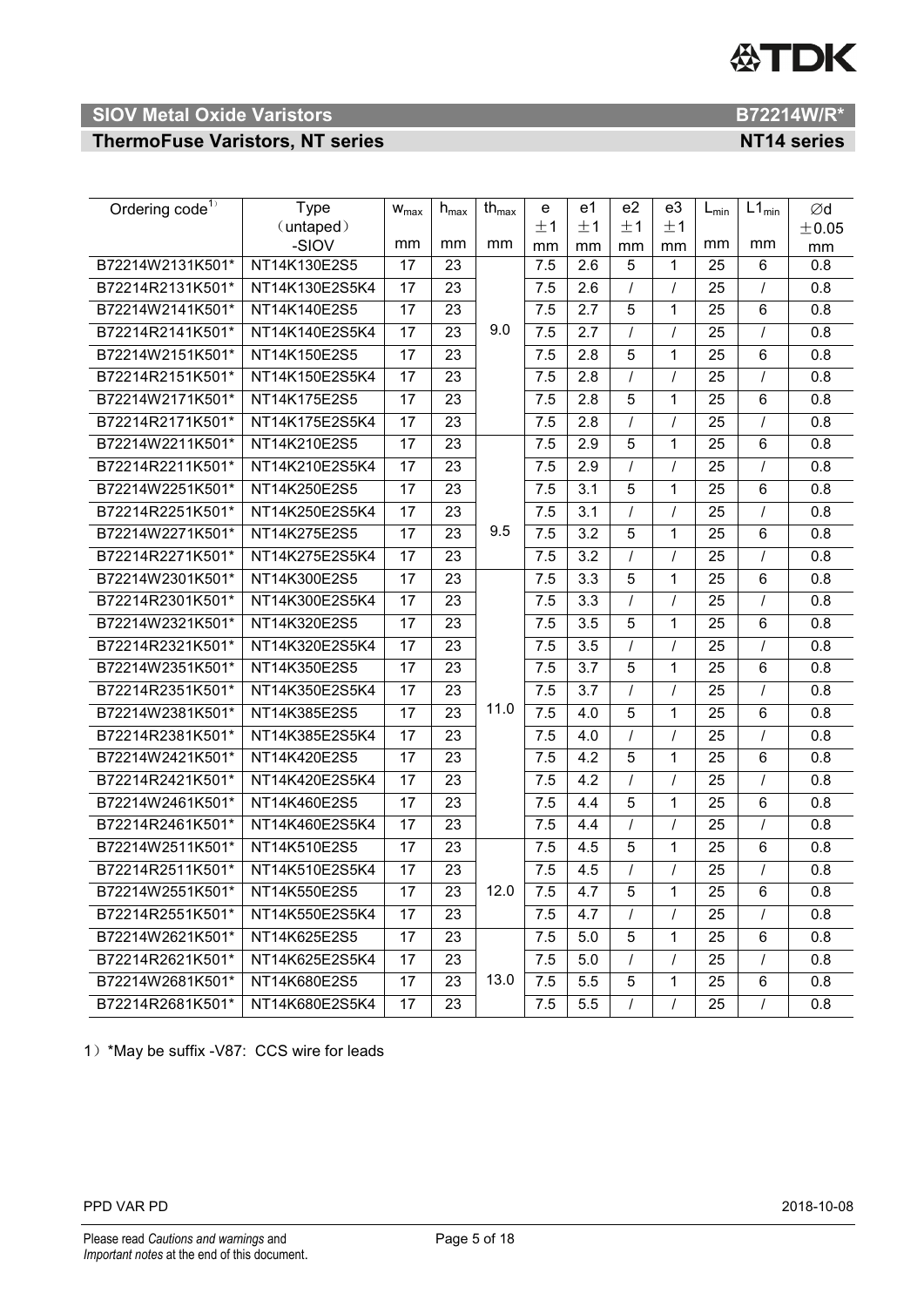# **SIOV Metal Oxide Varistors B72214W/R\***

# **ThermoFuse Varistors, NT series NT14 series NT14 series**

### **Electrical data**

Maximum ratings (85 °C):

| <b>Type</b> | $V_{RMS}$ | $V_{DC}$ | $I_{\text{max}}$ | $\ln^{2}$        | $W_{\text{max}}$ | $\mathsf{P}_{\mathsf{max}}$ |
|-------------|-----------|----------|------------------|------------------|------------------|-----------------------------|
| (untaped)   |           |          | $(8/20 \,\mu s)$ | $(8/20 \,\mu s)$ | $(2 \text{ ms})$ |                             |
| -SIOV       |           |          |                  | 15 times         |                  |                             |
|             | V         | V        | A                | A                | J                | W                           |
| NT14K130E2* | 130       | 170      | 6000             | 3000             | 50               | 0.6                         |
| NT14K140E2* | 140       | 180      | 6000             | 3000             | 55               | 0.6                         |
| NT14K150E2* | 150       | 200      | 6000             | 3000             | 60               | 0.6                         |
| NT14K175E2* | 175       | 225      | 6000             | 3000             | 70               | 0.6                         |
| NT14K210E2* | 210       | 270      | 6000             | 3000             | 80               | 0.6                         |
| NT14K250E2* | 250       | 320      | 6000             | 3000             | 100              | 0.6                         |
| NT14K275E2* | 275       | 350      | 6000             | 3000             | 110              | 0.6                         |
| NT14K300E2* | 300       | 385      | 6000             | 3000             | 125              | 0.6                         |
| NT14K320E2* | 320       | 420      | 6000             | 3000             | 136              | 0.6                         |
| NT14K350E2* | 350       | 460      | 6000             | 3000             | 110              | 0.6                         |
| NT14K385E2* | 385       | 505      | 6000             | 3000             | 136              | 0.6                         |
| NT14K420E2* | 420       | 560      | 6000             | 3000             | 136              | 0.6                         |
| NT14K460E2* | 460       | 615      | 6000             | 3000             | 150              | 0.6                         |
| NT14K510E2* | 510       | 670      | 6000             | 3000             | 165              | 0.6                         |
| NT14K550E2* | 550       | 745      | 6000             | 3000             | 180              | 0.6                         |
| NT14K625E2* | 625       | 825      | 6000             | 3000             | 200              | 0.6                         |
| NT14K680E2* | 680       | 895      | 6000             | 3000             | 220              | 0.6                         |

\*May be suffix S5,K4

2) Note:

Nominal discharge current is the specification defined in UL1449  $4<sup>th</sup>$  edition and tested with 8/20 µs current waveform.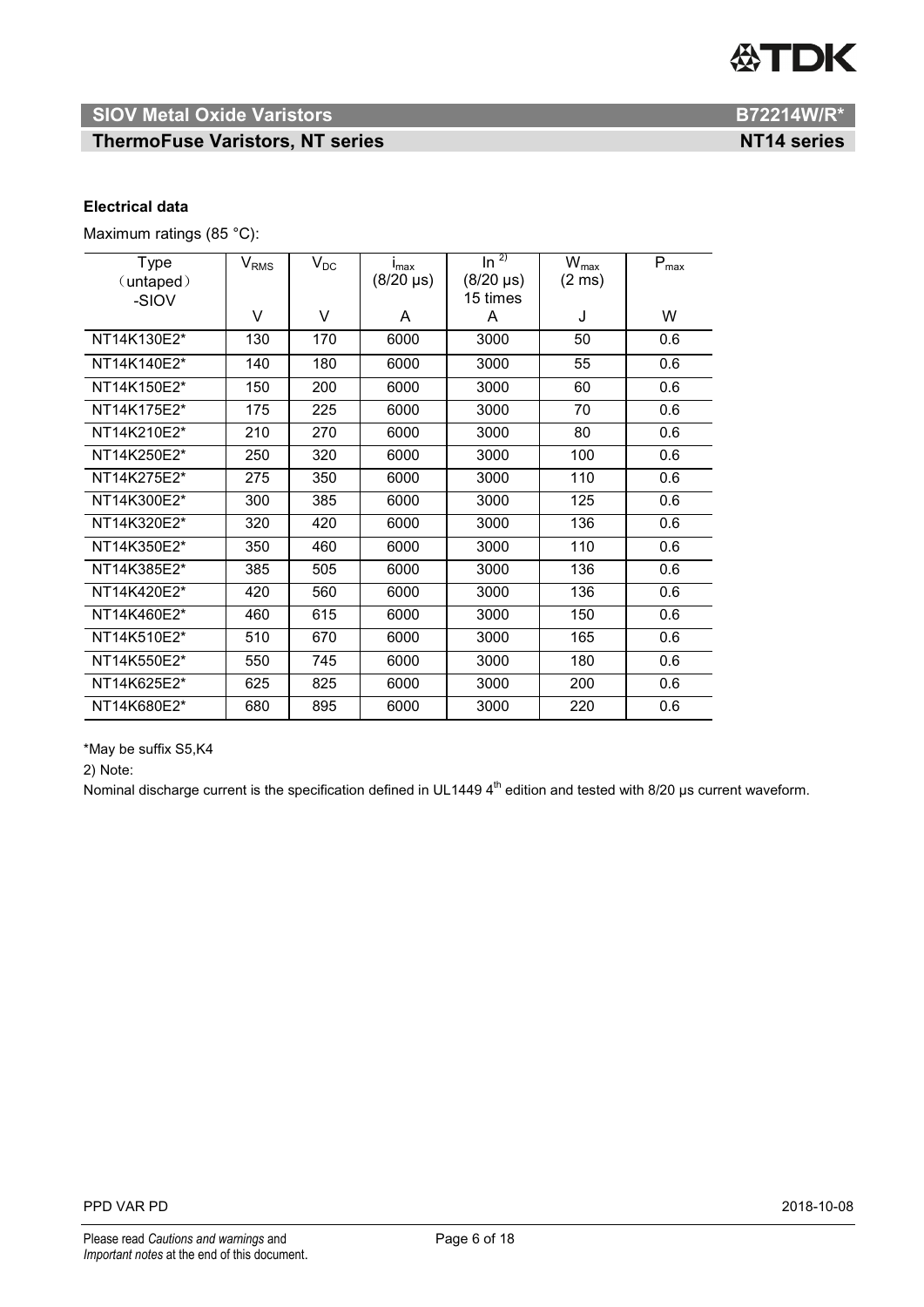# **SIOV Metal Oxide Varistors B72214W/R\***

# **ThermoFuse Varistors, NT series NT14 series NT14 series**

# Characteristics (25 °C):

| <b>Type</b> | $V_V$            | $\triangle$ V <sub>v</sub> | $V_{c,max}$ | $I_c$ | $C_{\text{typ}}$ |
|-------------|------------------|----------------------------|-------------|-------|------------------|
|             | $(1 \text{ mA})$ | $(1 \text{ mA})$           | $i_{\rm c}$ |       | 1 kHz            |
|             | V                |                            | V           |       |                  |
|             |                  | %                          |             | A     | рF               |
| NT14K130E2* | 205              | 10                         | 340         | 50    | 880              |
| NT14K140E2* | 220              | 10                         | 360         | 50    | 820              |
| NT14K150E2* | 240              | 10                         | 395         | 50    | 750              |
| NT14K175E2* | 270              | 10                         | 455         | 50    | 670              |
| NT14K210E2* | 330              | 10                         | 545         | 50    | 580              |
| NT14K250E2* | 390              | 10                         | 650         | 50    | 490              |
| NT14K275E2* | 430              | 10                         | 710         | 50    | 440              |
| NT14K300E2* | 470              | 10                         | 775         | 50    | 400              |
| NT14K320E2* | 510              | 10                         | 840         | 50    | 370              |
| NT14K350E2* | 560              | 10                         | 910         | 50    | 350              |
| NT14K385E2* | 620              | 10                         | 1025        | 50    | 315              |
| NT14K420E2* | 680              | 10                         | 1120        | 50    | 290              |
| NT14K460E2* | 750              | 10                         | 1240        | 50    | 260              |
| NT14K510E2* | 820              | 10                         | 1355        | 50    | 240              |
| NT14K550E2* | 910              | 10                         | 1500        | 50    | 215              |
| NT14K625E2* | 1000             | 10                         | 1650        | 50    | 200              |
| NT14K680E2* | 1100             | 10                         | 1815        | 50    | 180              |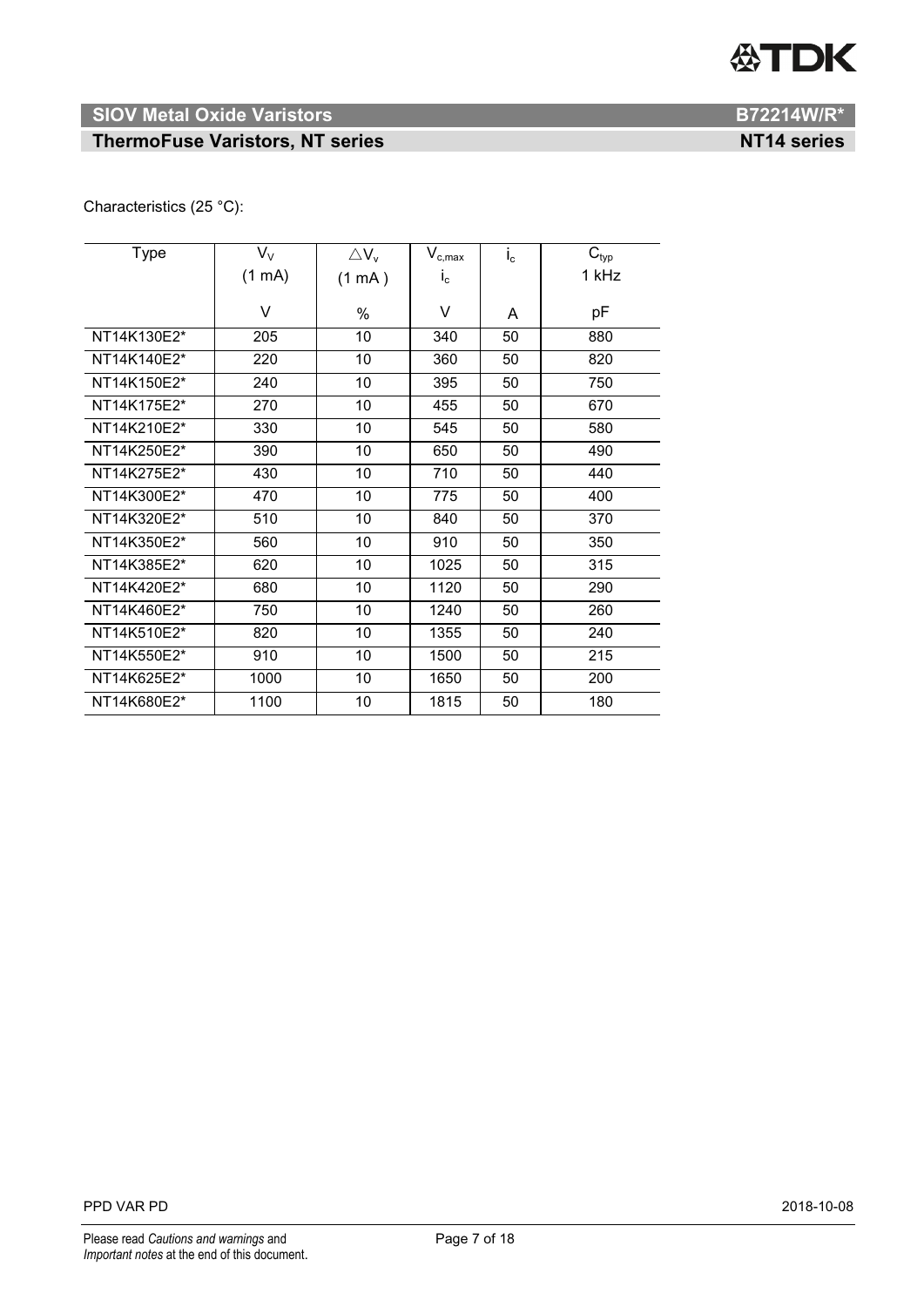

**ThermoFuse Varistors, NT series NT14 series NT14 series** 

#### **Reliability data**

| <b>Test</b>                                   | <b>Test methods</b>                                                                                                                                                                                                                        | Requirement                                                                                                |
|-----------------------------------------------|--------------------------------------------------------------------------------------------------------------------------------------------------------------------------------------------------------------------------------------------|------------------------------------------------------------------------------------------------------------|
| Varistor<br>voltage                           | The voltage between two terminals with the specified<br>measuring current applied is called $V_v$ (1 mA <sub>DC</sub> @ 0.2  2<br>s).                                                                                                      | To meet the<br>specified value.                                                                            |
| Clamping<br>voltage                           | The maximum voltage between two terminals with the<br>specified standard impulse current (8/20 µs) illustrated<br>below applied.<br>Peak<br>$\%$<br>100<br>90<br>Leading<br>Edge<br><b>Trailing Edge</b><br>50<br>Decay time to half value | To meet the<br>specified value.                                                                            |
| Surge current<br>derating,<br>$8/20$ µs       | 10 surge currents (8/20 µs), unipolar, interval 30 s,<br>amplitude corresponding to derating curve for 10 impulses<br>at 20 $\mu$ s                                                                                                        | $ \triangle$ V/V (1 mA)  $\leq$ 10%<br>(measured in<br>direction of surge<br>current)<br>No visible damage |
| Surge current<br>derating,<br>2 <sub>ms</sub> | 10 surge currents (2 ms), unipolar, interval 120 s,<br>amplitude corresponding to derating curve for 10 impulses<br>at 2 ms                                                                                                                | $ \triangle$ V/V (1 mA)  $\leq$ 10%<br>(measured in<br>direction of surge<br>current)<br>No visible damage |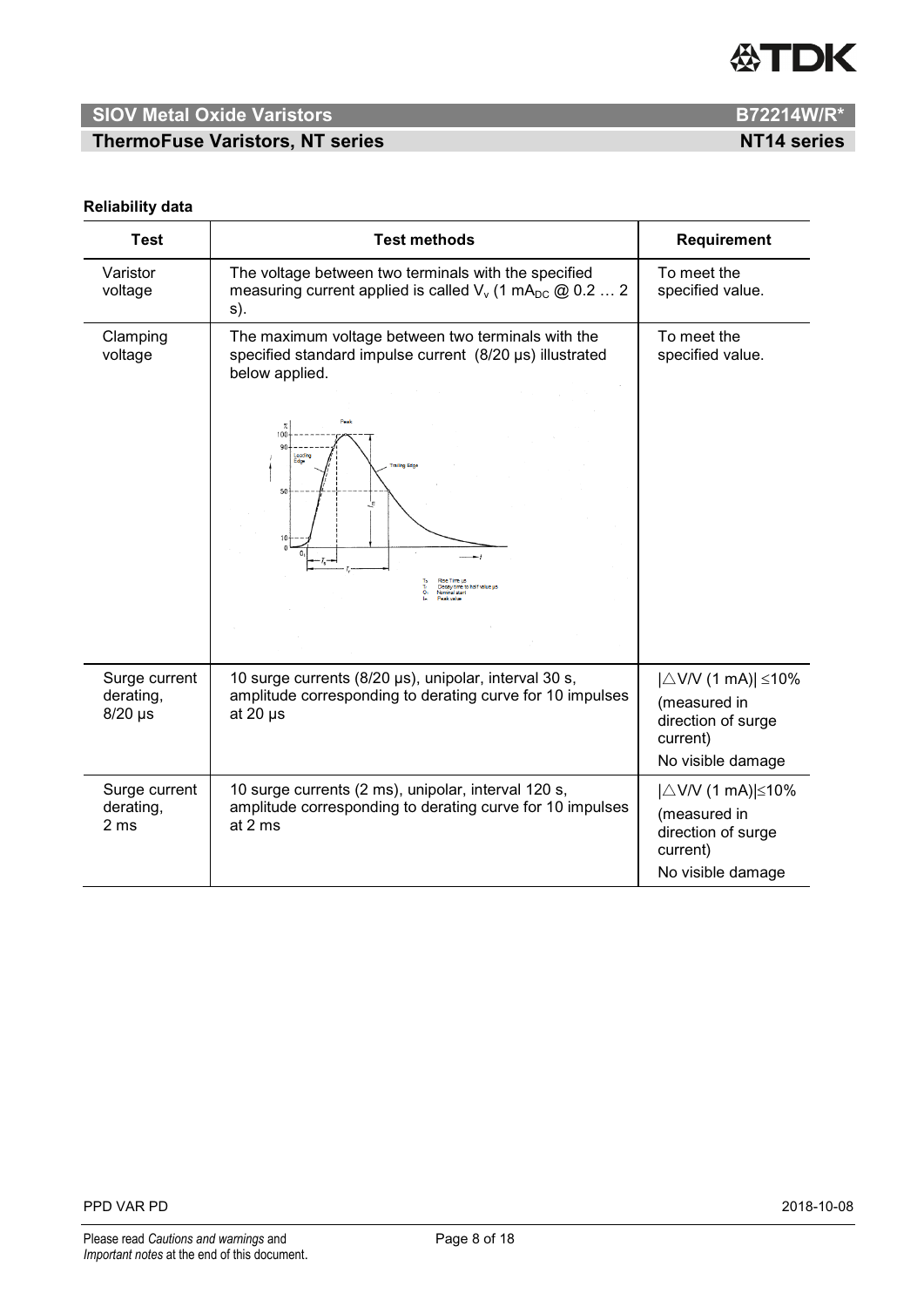

**ThermoFuse Varistors, NT series NT14 series NT14 series** 

# **Reliability data**

| <b>Characteristics</b> | <b>Test methods/Description</b>                                                                                                                                                                                                                                                                                                                             | <b>Specifications</b>                                                                                                                                                                                                                                                                                                                                                                                                                                                                      |
|------------------------|-------------------------------------------------------------------------------------------------------------------------------------------------------------------------------------------------------------------------------------------------------------------------------------------------------------------------------------------------------------|--------------------------------------------------------------------------------------------------------------------------------------------------------------------------------------------------------------------------------------------------------------------------------------------------------------------------------------------------------------------------------------------------------------------------------------------------------------------------------------------|
| Tensile strength       | IEC 60068-2-21, test Ua1<br>After gradually applying the force specified below and<br>keeping the unit fixed for 10 s, the terminal shall be visually<br>examined for any damage.<br>Force for wire diameter:<br>$0.6$ mm = 10 N<br>$0.8$ mm = 10 N<br>1.0 mm = $20 N$                                                                                      | $ \triangle$ V/V (1 mA)  $\leq$ 5%<br>No break of solder<br>joint, no wire break                                                                                                                                                                                                                                                                                                                                                                                                           |
| Vibration              | IEC 60068-2-6, test Fc, method B4<br>10  55 Hz<br>Frequency range:<br>Amplitude:<br>0.75 mm or 98 m/s <sup>2</sup><br>Duration:<br>6 h $(3 \times 2)$ h)<br>Pulse:<br>sine wave<br>After repeatedly applying a single harmonic vibration<br>according to the table above, the change of $V_v$ shall be<br>measured and the part shall be visually examined. | $ \triangle$ V/V (1 mA)  $\leq$ 5%<br>No visible damage                                                                                                                                                                                                                                                                                                                                                                                                                                    |
| Solderability          | IEC 60068-2-20, test Ta,<br>method 1 with modified conditions for lead-free solder<br>alloys: 245 °C, 3 s:<br>After dipping the terminals to a depth of approximately 3<br>mm from the body in a soldering bath of 245 °C for 3 s, the<br>terminals shall be visually examined.                                                                             | The inspection shall<br>be carried out under<br>adequate light with<br>normal eyesight or<br>with the assistance of<br>a magnifier capable<br>of giving a<br>magnification of 4 to<br>10 times. The dipped<br>surface shall be<br>covered with a<br>smooth and bright<br>solder coating with no<br>more than small<br>amounts of scattered<br>imperfections such as<br>pinholes or un-wetted<br>or de-wetted areas.<br>These imperfections<br>shall not be<br>concentrated in one<br>area. |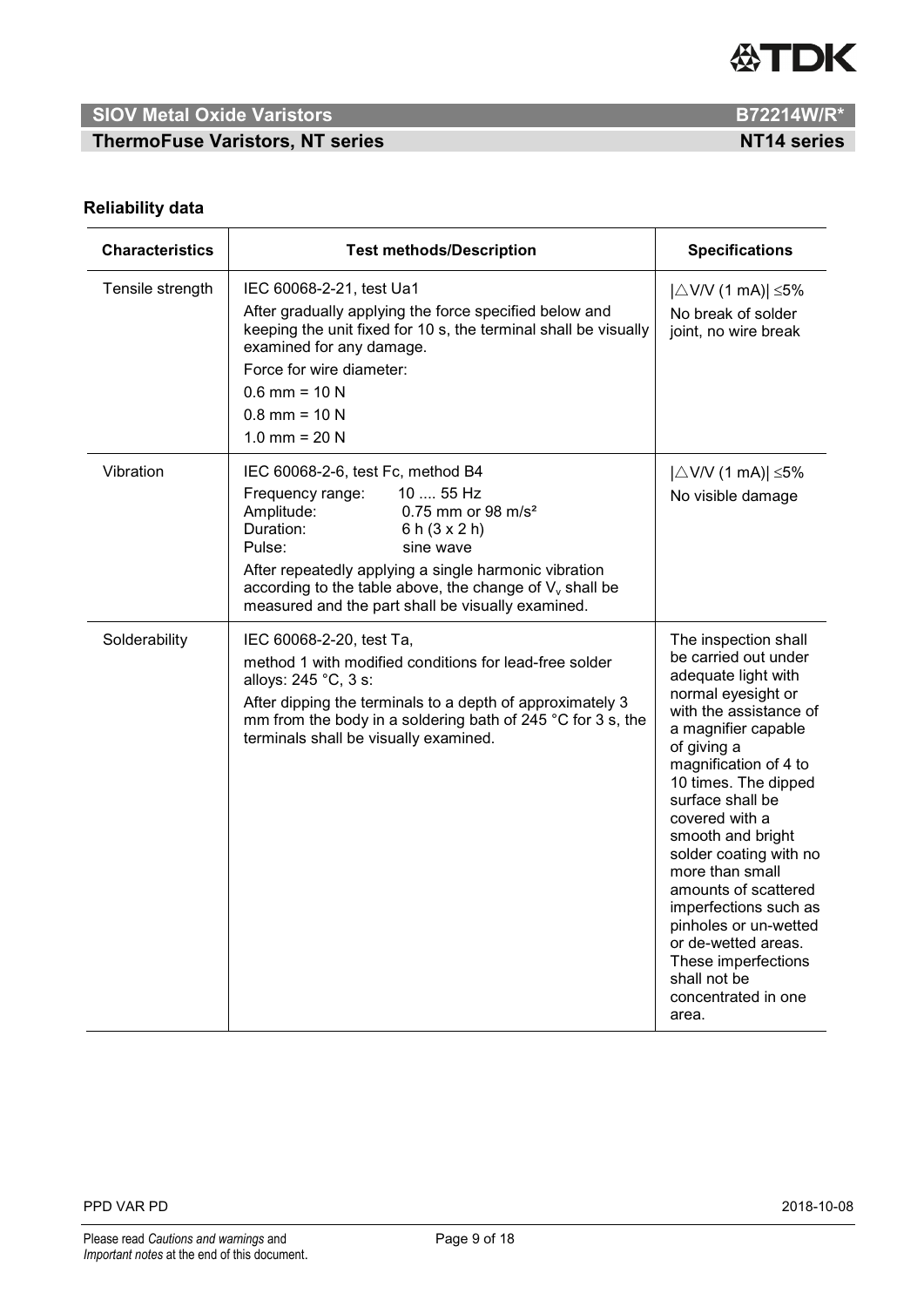

# **ThermoFuse Varistors, NT series NT14 series NT14 series**

| R7221 <i>A\NI\</i> R* |  |
|-----------------------|--|

| <b>Characteristics</b>          | <b>Test methods/Description</b>                                                                                                                                                                                                                                                                                                                                                                        | <b>Specifications</b>                                   |
|---------------------------------|--------------------------------------------------------------------------------------------------------------------------------------------------------------------------------------------------------------------------------------------------------------------------------------------------------------------------------------------------------------------------------------------------------|---------------------------------------------------------|
| Resistance to<br>soldering heat | IEC 60068-2-20, test Tb, method 1A, 260 °C, 10 s:<br>Each lead shall be dipped into a solder bath having a<br>temperature of 260 $\pm$ 5 °C to a point 2.0 to 2.5 mm<br>from the body of the unit, be held there for $10 \pm 1$ s<br>and then be stored at room temperature and normal<br>humidity for 1 to 2 hours. The change of $V_v$ shall be<br>measured and the part shall be visually examined. | $ \triangle$ V/V (1 mA)  $\leq$ 5%<br>No visible damage |
| <b>Bump</b>                     | IEC 60068-2-29, test Eb<br>Pulse duration:<br>6 ms<br>400 m/s <sup>2</sup><br>Max. acceleration:<br>$6\times4000$<br>Number of bumps:<br>half sine<br>Pulse:                                                                                                                                                                                                                                           | $ \triangle$ V/V (1 mA)  $\leq$ 5%<br>No visible damage |
| Fire hazard                     | IEC 60695-11-5 (needle flame test)<br>Severity: vertical 10 s                                                                                                                                                                                                                                                                                                                                          | $5 s$ max.                                              |
| Electric strength               | IEC 61051-1, test 4.9.2<br>Metal balls method, 2500 $V_{RMS}$ , 60 s<br>The varistor is placed in a container holding $1.6 \pm 0.2$<br>mm diameter metal balls such that only the<br>terminations of the varistor are protruding.<br>The specified voltage shall be applied between both<br>terminals of the specimen connected together and<br>the electrode inserted between the metal balls.        | No breakdown                                            |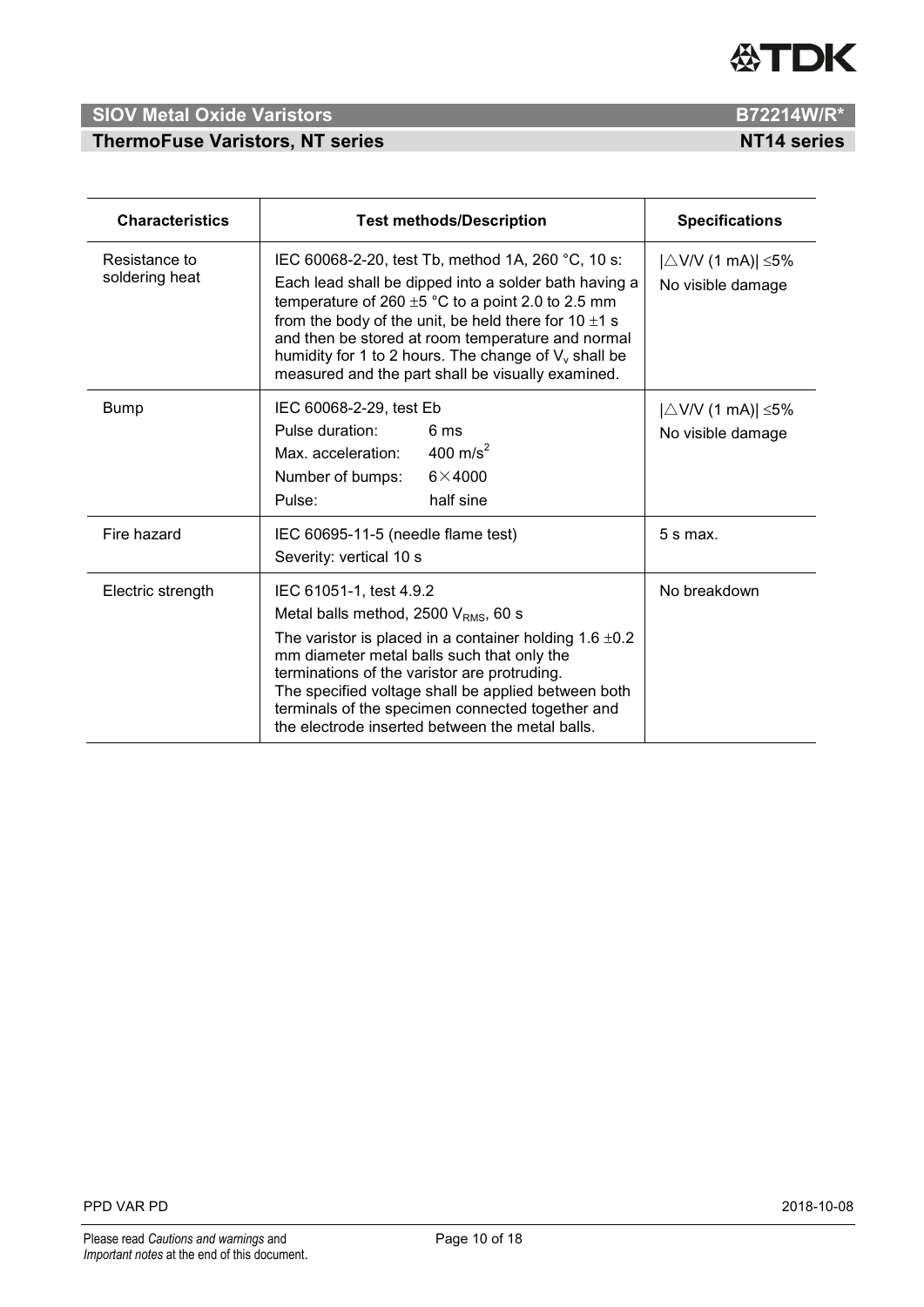

**ThermoFuse Varistors, NT series NT14 series NT14 series** 

## **Reliability data**

| <b>Characteristics</b>                     | <b>Test methods/Description</b>                                                                                                                                                                                                                                                                                                                                                                                                                                                                                                                                        | <b>Specifications</b>                                           |
|--------------------------------------------|------------------------------------------------------------------------------------------------------------------------------------------------------------------------------------------------------------------------------------------------------------------------------------------------------------------------------------------------------------------------------------------------------------------------------------------------------------------------------------------------------------------------------------------------------------------------|-----------------------------------------------------------------|
| Endurance at upper<br>category temperature | IEC61051-2-2, 1000 h at UCT<br>After having continuously applied the maximum<br>allowable AC voltage at UCT $\pm$ 2 °C for 1000 h, the<br>specimen shall be stored at room temperature and<br>normal humidity for 1 to 2 h.<br>Thereafter, the change of $V_{v}$ shall be measured.                                                                                                                                                                                                                                                                                    | $ \triangle$ V/V (1 mA)  $\leq$ 10%                             |
| Damp heat, steady<br>state                 | IEC 60068-2-78, test Ca<br>The specimen shall be subjected to 40 $\pm$ 2 °C, 90 to<br>95 % r.H. for 56 days without load / with 10% of the<br>maximum continuous DC operating voltage V <sub>DC</sub> .<br>Then stored at room temperature and normal<br>humidity for 1 to 2 h.<br>Thereafter, the change of $V_{v}$ shall be measured.<br>Thereafter, insulation resistance $R_{ins}$ shall be<br>measured at $V = 500$ V (insulated varistors only).                                                                                                                 | $ \triangle$ V/V (1 mA)  $\leq$ 10%<br>$R_{ins}$ e100 M&        |
| Climatic sequence                          | The specimen shall be subjected to:<br>a) IEC 60068-2-2, test Ba, dry heat at UCT, 16 h<br>b) IEC 60068-2-30, test Db, damp heat, 1st cycle:<br>55 °C, 93% r.H., 24 h<br>c) IEC 60068-2-1, test Aa, cold, LCT, 2 h<br>d) IEC 60068-2-30, test Db, damp heat, additional 5<br>cycles: 55 °C/25 °C, 93% r.H., 24 h/cycle.<br>Then the specimen shall be stored at room<br>temperature and normal humidity for 1 to 2 h.<br>Thereafter, the change of $V_v$ shall be measured.<br>Thereafter, insulation resistance R <sub>ins</sub> shall be<br>measured at $V = 500$ V. | $ \triangle$ V/V (1 mA)  $\leq$ 10%<br>R <sub>ins</sub> e100 M& |
| Rapid change of<br>temperature             | IEC 60068-2-14, test Na, LCT/UCT, dwell time 30<br>min, 5 cycles                                                                                                                                                                                                                                                                                                                                                                                                                                                                                                       | $ \triangle$ V/V (1 mA)  $\leq$ 5%<br>No visible damage         |

### **Note:**

.

UCT = Upper category temperature

LCT = Lower category temperature

 $R_{ins}$  = Insulation resistance

All electrical tests should be performed between terminal pin1 and pin3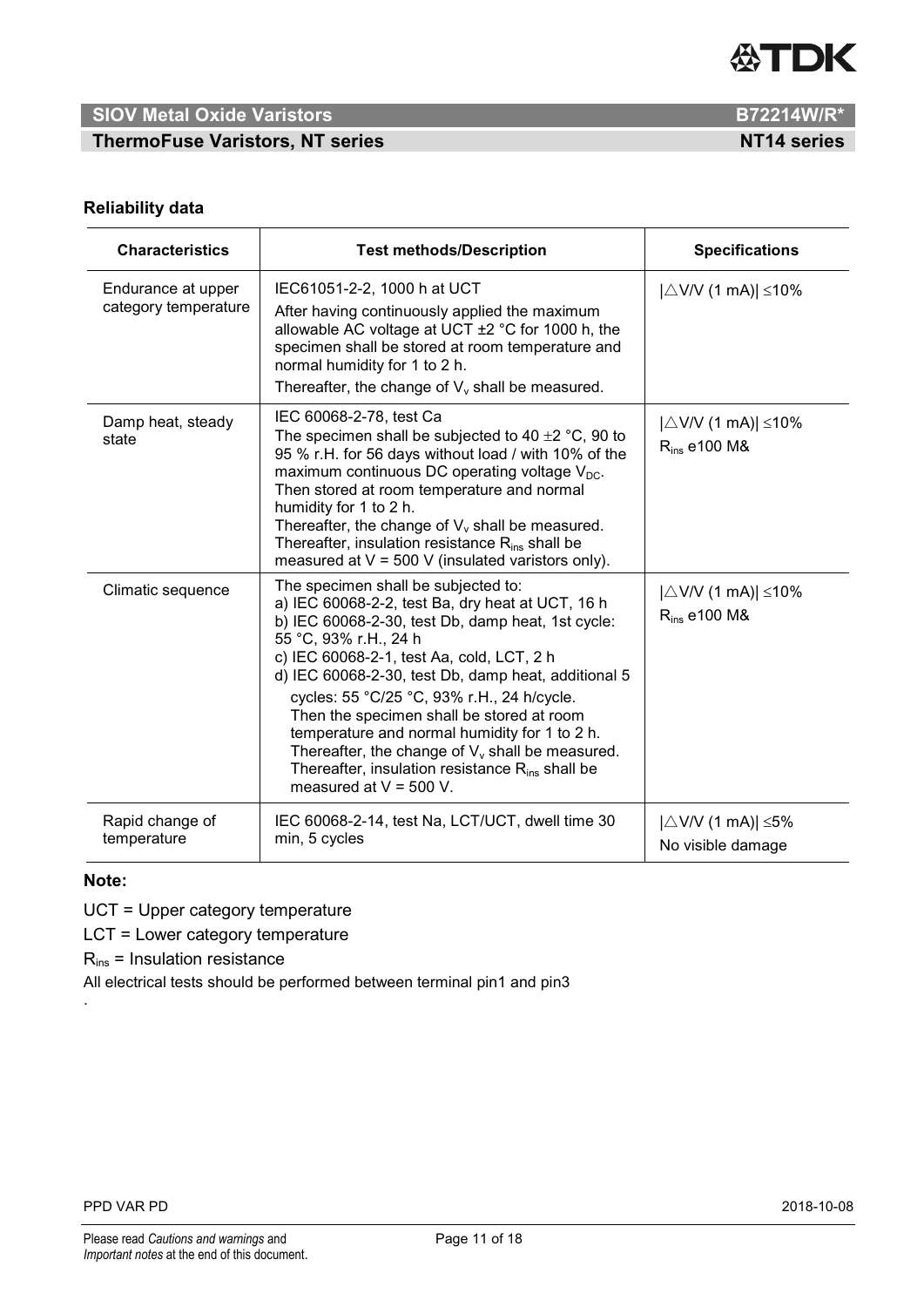# **SIOV Metal Oxide Varistors B72214W/R\***

# **ThermoFuse Varistors, NT series NT14 series NT14 series**

#### **v/i characteristic**

 $A =$  Leakage current,  $B =$  Protection level } for worst-case varistor tolerances

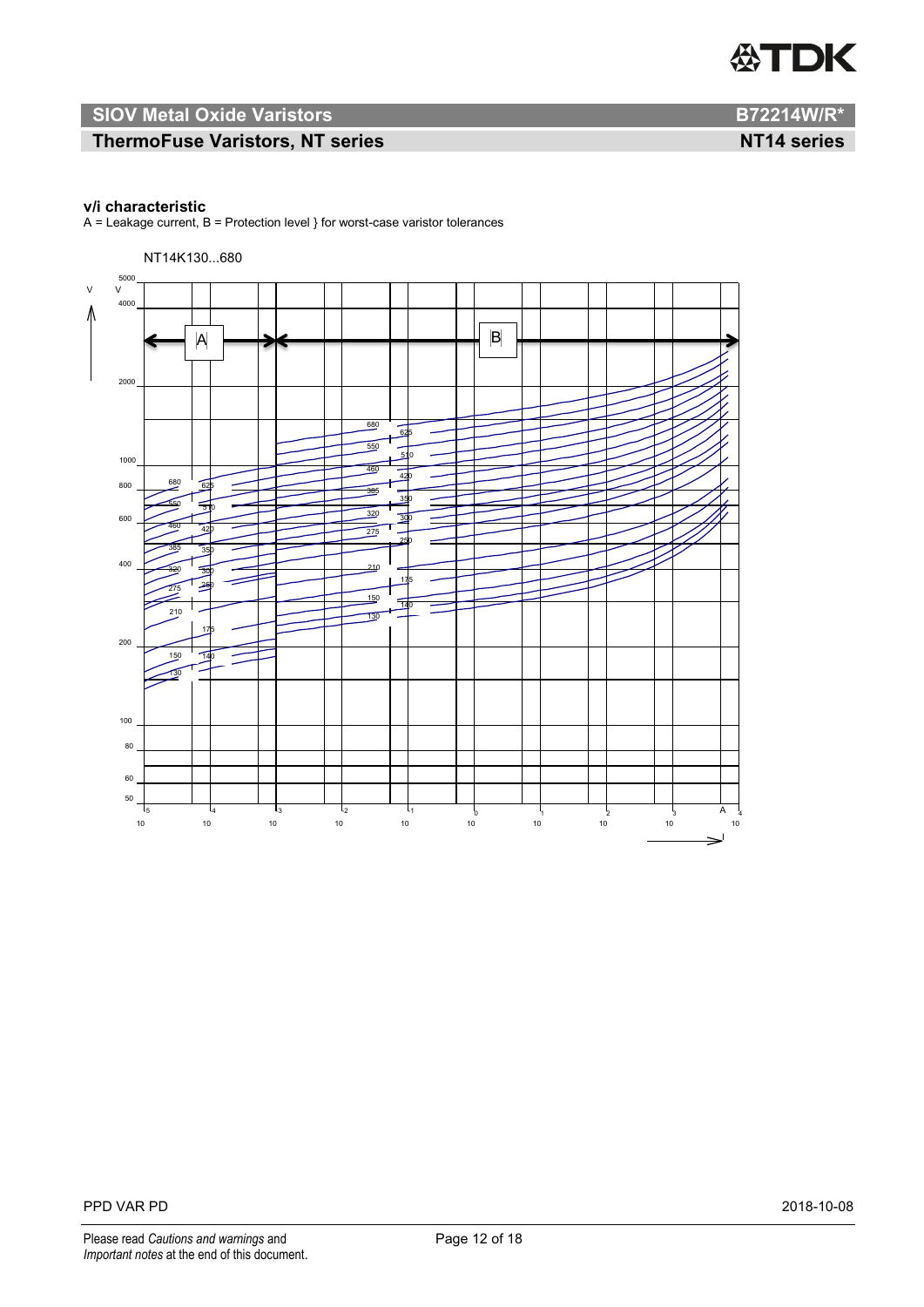

# **ThermoFuse Varistors, NT series NT14 series**

### **Derating curves**

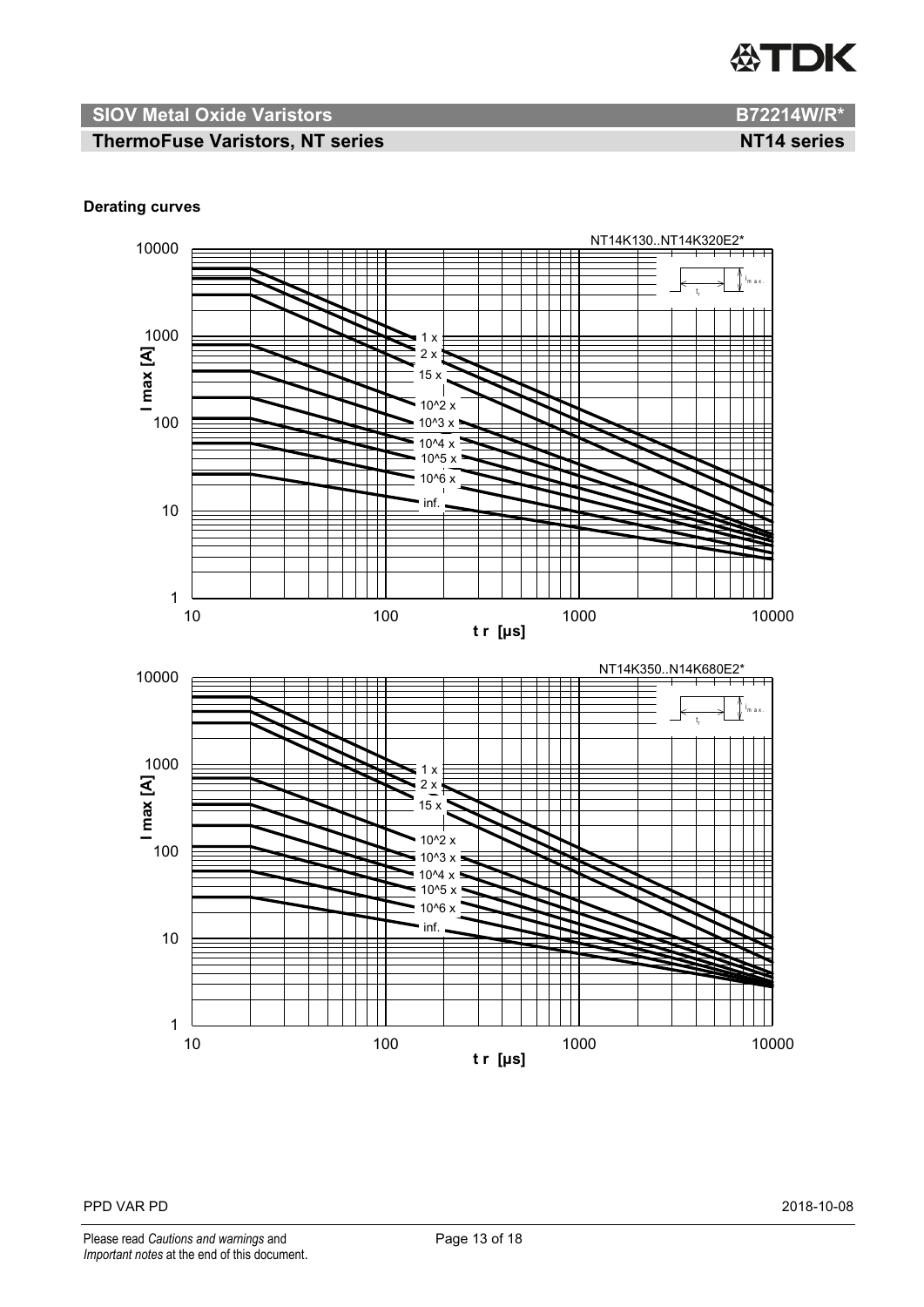

**ThermoFuse Varistors, NT series NT14 series NT14 series** 

# **Soldering instructions only for NT series**

# **Manual soldering**

Maximum soldering temperature 350 °C for 3 s. It is recommended to heat sink the lead wires of the ThermoFuse varistors (NT series).

### **Wave soldering**

Recommended temperature profile for wave soldering only for ThermoFuse varistors (NT series).



**Important note**: Temperatures of all preheat stages and the solder bath must be strictly controlled.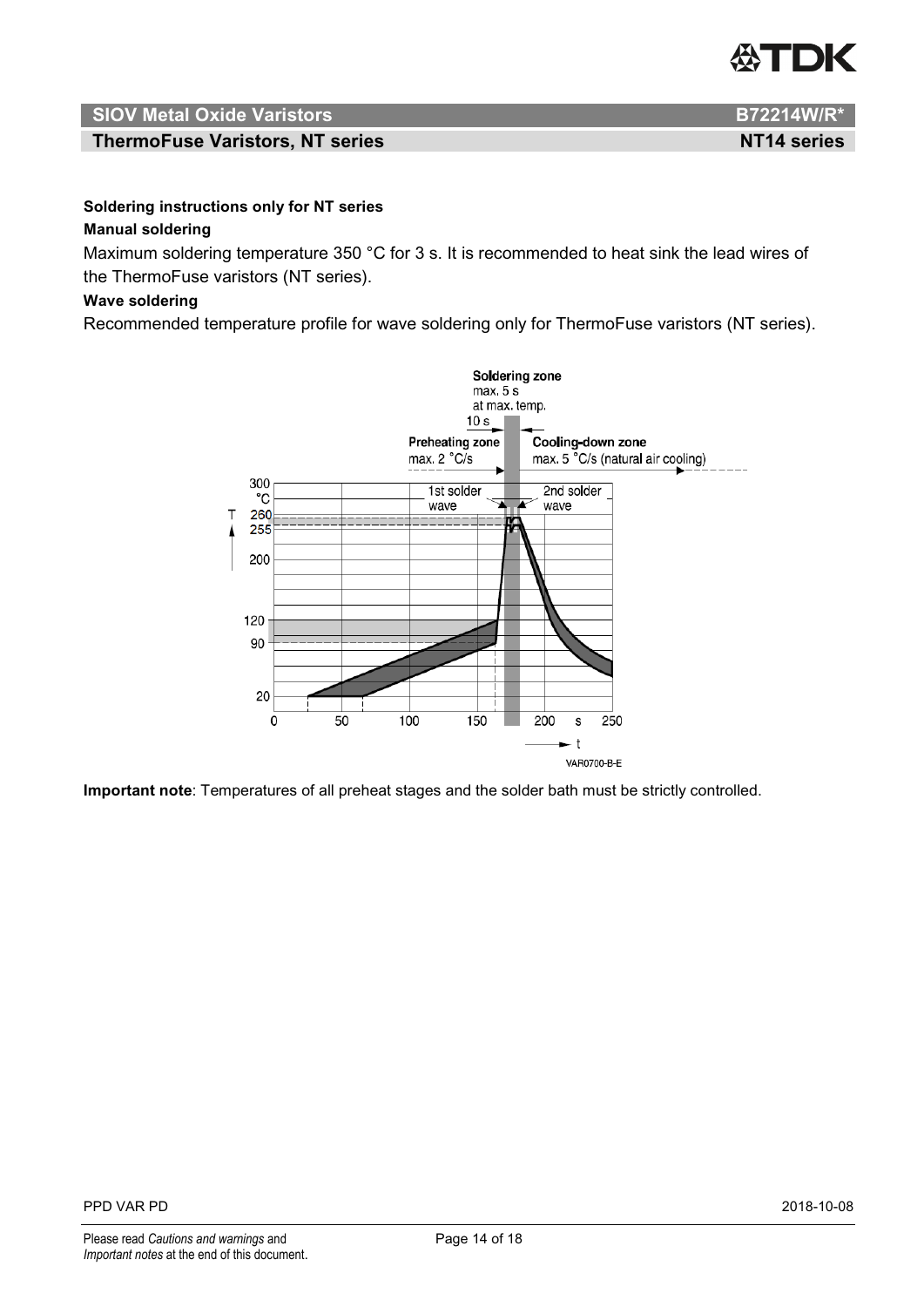

**ThermoFuse Varistors, NT series NT14 series NT14 series** 

#### **Cautions and warnings**

#### **General**

- 1. EPCOS metal oxide varistors (SIOVs) are designed for specific applications and should not be used for purposes not identified in our specifications, application notes and data books unless otherwise agreed with EPCOS during the design-in-phase.
- 2. Ensure suitability of SIOVs through reliability testing during the design-in phase. The SIOVs should be evaluated taking into consideration worst-case conditions.
- 3. For applications of SIOVs in line-to ground circuits based on various international and local standards there are restrictions existing or additional safety measures required.

#### **Storage**

- 1. Store SIOVs only in original packaging. Do not open the package before storage.
- 2. Storage conditions in original packaging:

| Storage temperature: | $-25$ °C $\dots$ +45 °C $\cdot$ |
|----------------------|---------------------------------|
| Relative humidity:   | <75% annual average,            |
|                      | <95% on maximum 30 days a year. |
| Dew precipitation:   | Is to be avoided.               |

- 3. Avoid contamination of SIOVs surface during storage, handling and processing.
- 4. Avoid storage of SIOVs in harmful environments which can affect the function during long-term operation (examples given under operation precautions).
- 5. The SIOV type series should be soldered within the time specified.

| SIOV-S, -Q, -LS      | 24 month  |
|----------------------|-----------|
| T, ETFV and NT types | 12 month. |

#### **Handling**

- 1. SIOVs must not be dropped.
- 2. Components must not be touched with bare hands. Gloves are recommended.
- 3. Avoid contamination of the surface of SIOV electrodes during handling, be careful of the sharp edge of SIOV electrodes.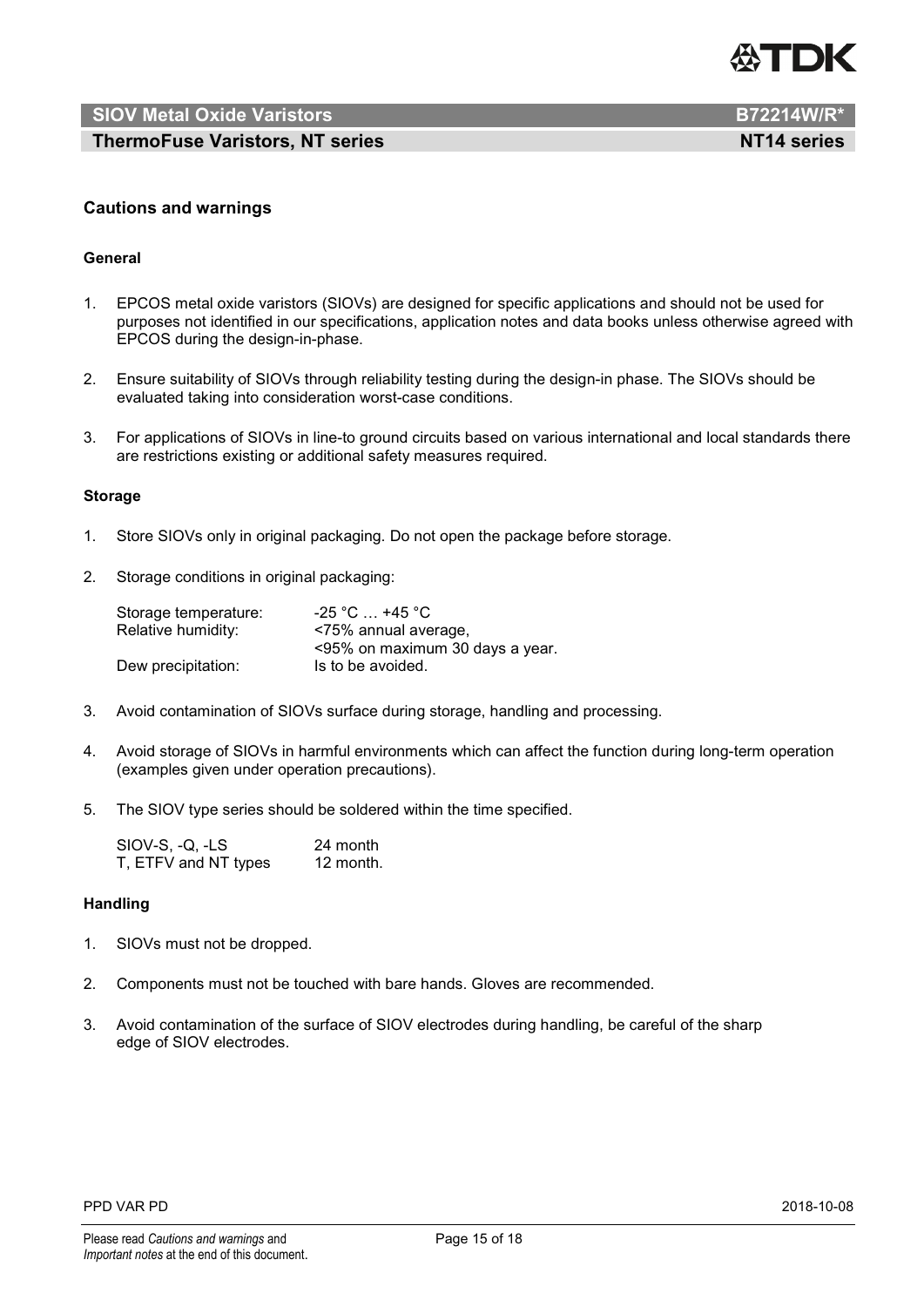

**ThermoFuse Varistors, NT series NT14 series NT14 series** 

#### **Soldering (where applicable)**

- 1. Use rosin-type flux or non-activated flux.
- 2. Insufficient preheating may cause ceramic cracks.
- 3. Rapid cooling by dipping in solvent is not recommended.
- 4. Complete removal of flux is recommended.

#### **Mounting**

- 1. Potting, sealing or adhesive compounds can produce chemical reactions in the SIOV ceramic that will degrade the component's electrical characteristics.
- 2. Overloading SIOVs may result in ruptured packages and expulsion of hot materials. For this reason the SIOVs should be physically shielded from adjacent components.

#### **Operation**

- 1. Use SIOVs only within the specified temperature operating range
- 2. Use SIOVs only within the specified voltage and current ranges.
- 3. Environmental conditions must not harm the SIOVs. Use SIOVs only in normal atmospheric conditions. Avoid use in the presence of deoxidizing gases (chlorine gas, hydrogen sulfide gas, ammonia gas, sulfuric acid gas, etc), corrosive agents, humid or salty conditions, Avoid contact with any liquids and solvents.

#### **Display of ordering codes for TDK Electronics products**

The ordering code for one and the same product can be represented differently in data sheets, data books, other publications, on the company website, or in order-related documents such as shipping notes, order confirmations and product labels. **The varying representations of the ordering codes are due to different processes employed and do not affect the specifications of the respective products**. Detailed information can be found on the Internet under www.tdk-electronics.tdk.com/orderingcodes.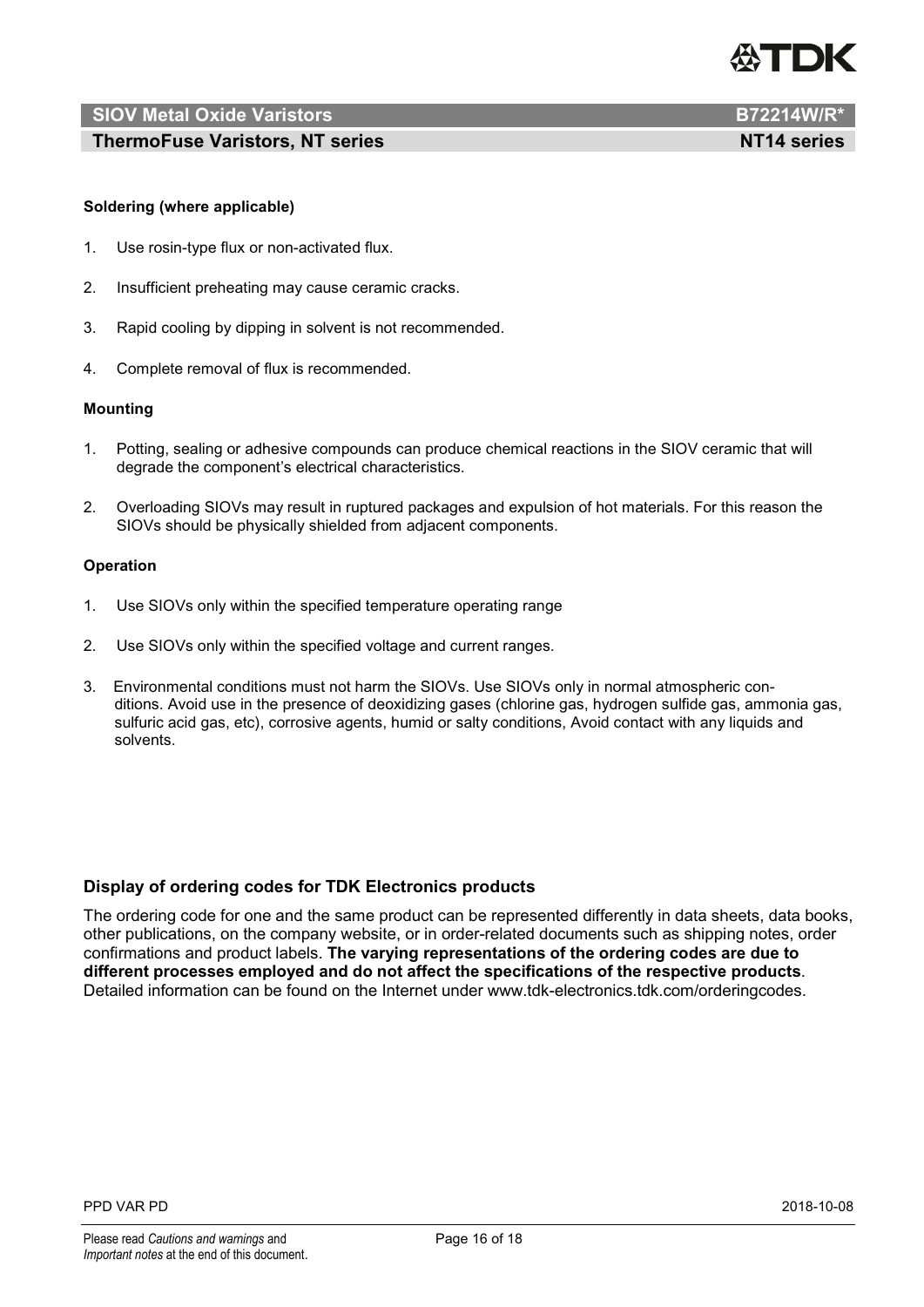The following applies to all products named in this publication:

- 1. Some parts of this publication contain **statements about the suitability of our products for certain areas of application**. These statements are based on our knowledge of typical requirements that are often placed on our products in the areas of application concerned. We nevertheless expressly point out **that such statements cannot be regarded as binding statements about the suitability of our products for a particular customer application.** As a rule we are either unfamiliar with individual customer applications or less familiar with them than the customers themselves. For these reasons, it is always ultimately incumbent on the customer to check and decide whether a product with the properties described in the product specification is suitable for use in a particular customer application.
- 2. We also point out that **in individual cases, a malfunction of electronic components or failure before the end of their usual service life cannot be completely ruled out in the current state of the art, even if they are operated as specified.** In customer applications requiring a very high level of operational safety and especially in customer applications in which the malfunction or failure of an electronic component could endanger human life or health (e.g. in accident prevention or life-saving systems), it must therefore be ensured by means of suitable design of the customer application or other action taken by the customer (e.g. installation of protective circuitry or redundancy) that no injury or damage is sustained by third parties in the event of malfunction or failure of an electronic component.
- 3. **The warnings, cautions and product-specific notes must be observed.**
- 4. In order to satisfy certain technical requirements, **some of the products described in this publication may contain substances subject to restrictions in certain jurisdictions (e.g. because they are classed as hazardous)**. Useful information on this will be found in our Material Data Sheets on the Internet (www.tdk-electronics.tdk.com/material). Should you have any more detailed questions, please contact our sales offices.
- 5. We constantly strive to improve our products. Consequently, **the products described in this publication may change from time to time**. The same is true of the corresponding product specifications. Please check therefore to what extent product descriptions and specifications contained in this publication are still applicable before or when you place an order.

We also **reserve the right to discontinue production and delivery of products**. Consequently, we cannot guarantee that all products named in this publication will always be available. The aforementioned does not apply in the case of individual agreements deviating from the foregoing for customer-specific products.

- 6. Unless otherwise agreed in individual contracts, **all orders are subject to our General Terms and Conditions of Supply.**
- 7. **Our manufacturing sites serving the automotive business apply the IATF 16949 standard.** The IATF certifications confirm our compliance with requirements regarding the quality management system in the automotive industry. Referring to customer requirements and customer specific requirements ("CSR") TDK always has and will continue to have the policy of respecting individual agreements. Even if IATF 16949 may appear to support the acceptance of unilateral requirements, we hereby like to emphasize that **only requirements mutually agreed upon can and will be implemented in our Quality Management System.** For clarification purposes we like to point out that obligations from IATF 16949 shall only become legally binding if individually agreed upon.